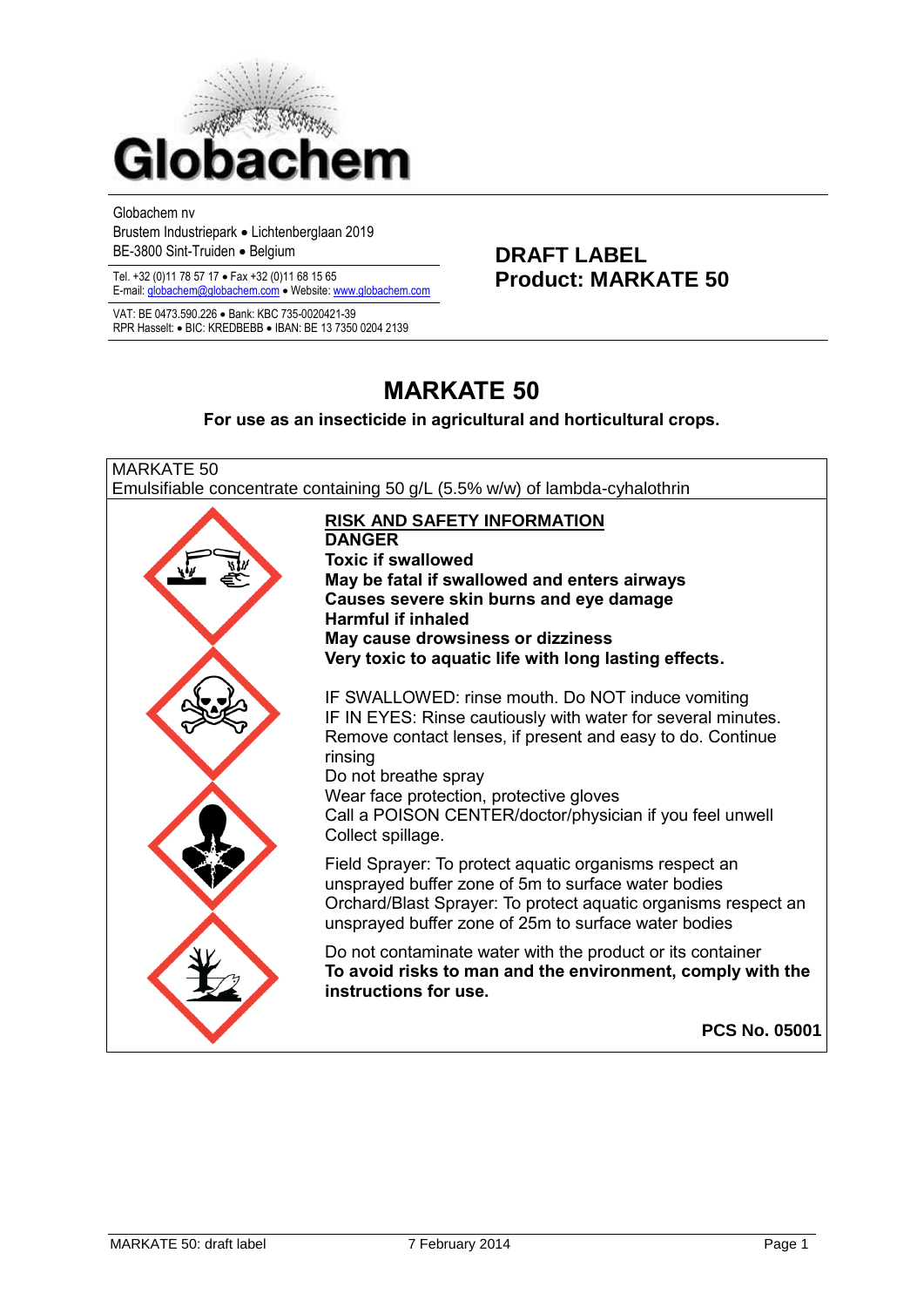

### *IMPORTANT INFORMATION*

| <b>CROP</b>                                                     | Max.<br>individual<br>dose (mL/<br>ha) | Max. no. of<br>applications | Max. total dose<br>(mL/ha/crop) | Latest time of<br>application                     |
|-----------------------------------------------------------------|----------------------------------------|-----------------------------|---------------------------------|---------------------------------------------------|
| Wheat, durum wheat,<br>barley, rye, oats                        | 100                                    | 4                           | 400                             | Before late milk<br>stage (GS 77)                 |
| Triticale                                                       | 100                                    | 4                           | 400                             | Before second<br>node detectable<br>stage (GS 32) |
| Potato (seed and ware)                                          | 150                                    | 4                           | 600                             |                                                   |
| Sugar beet & fodder beet                                        | 150                                    | 2                           | 300                             | 8 weeks<br>pre-harvest                            |
| Oilseed rape (Winter)                                           | 150                                    | 3                           | 450                             | Before end of<br>flowering                        |
| Oilseed rape (Spring)                                           | 150                                    | 3                           | 450                             | 6 weeks before<br>harvest                         |
| Combining pea, field bean                                       | 150                                    | 2                           | 300                             | 25 days before<br>harvest                         |
| Edible podded pea, vining<br>pea                                | 150                                    | 2                           | 300                             |                                                   |
| Broccoli/calabrese,<br>Brussels sprout, cabbage,<br>cauliflower | 200                                    | 4                           | 400                             |                                                   |
| Lettuce (outdoor)                                               | 150                                    | $\overline{2}$              | 300                             | 7 days<br>pre-harvest                             |
| Carrot and Parsnip                                              | 300                                    | 3                           | 900                             | 14 days<br>pre-harvest                            |
| Pear                                                            | 180                                    | 3                           | 540                             | 7 days<br>pre-harvest                             |

#### AGRICULTURAL/HORTICULTURAL INSECTICIDE FOR USE ON

**READ THE LABEL BEFORE USE. USING THIS PRODUCT IN A MANNER THAT IS INCONSISTENT WITH THE LABEL MAY BE AN OFFENCE.** 

### **FOR PROFESSIONAL USE ONLY**

For 24 hour emergency information contact Globachem NV. Telephone: +32 11 78 57 17

| <b>Approval holder:</b><br>Globachem NV                     | Marketed by:<br><b>DHM Agrochemicals Limited</b> | <b>Contents:</b><br>1 litre |  |
|-------------------------------------------------------------|--------------------------------------------------|-----------------------------|--|
| Brustem Industriepark                                       | Castle Lodge, Kilgobbin Road                     |                             |  |
| Lichtenberglaan 2019<br>3800 Sint-Truiden<br><b>Belgium</b> | Dublin 18<br>Tel: 01 295 2377                    | <b>Batch No: see bottle</b> |  |

## **SAFETY PRECAUTIONS**

WASH CONCENTRATE from skin or eyes immediately.

WASH ALL PROTECTIVE CLOTHING thoroughly after use, especially the insides of gloves. TAKE OFF IMMEDIATELY all contaminated clothing.

KEEP IN ORIGINAL CONTAINER, tightly closed in a safe place.

WASH OUT CONTAINER THOROUGHLY, empty washings into spray tank and dispose of safely.

DO NOT RE-USE CONTAINER FOR ANY PURPOSE.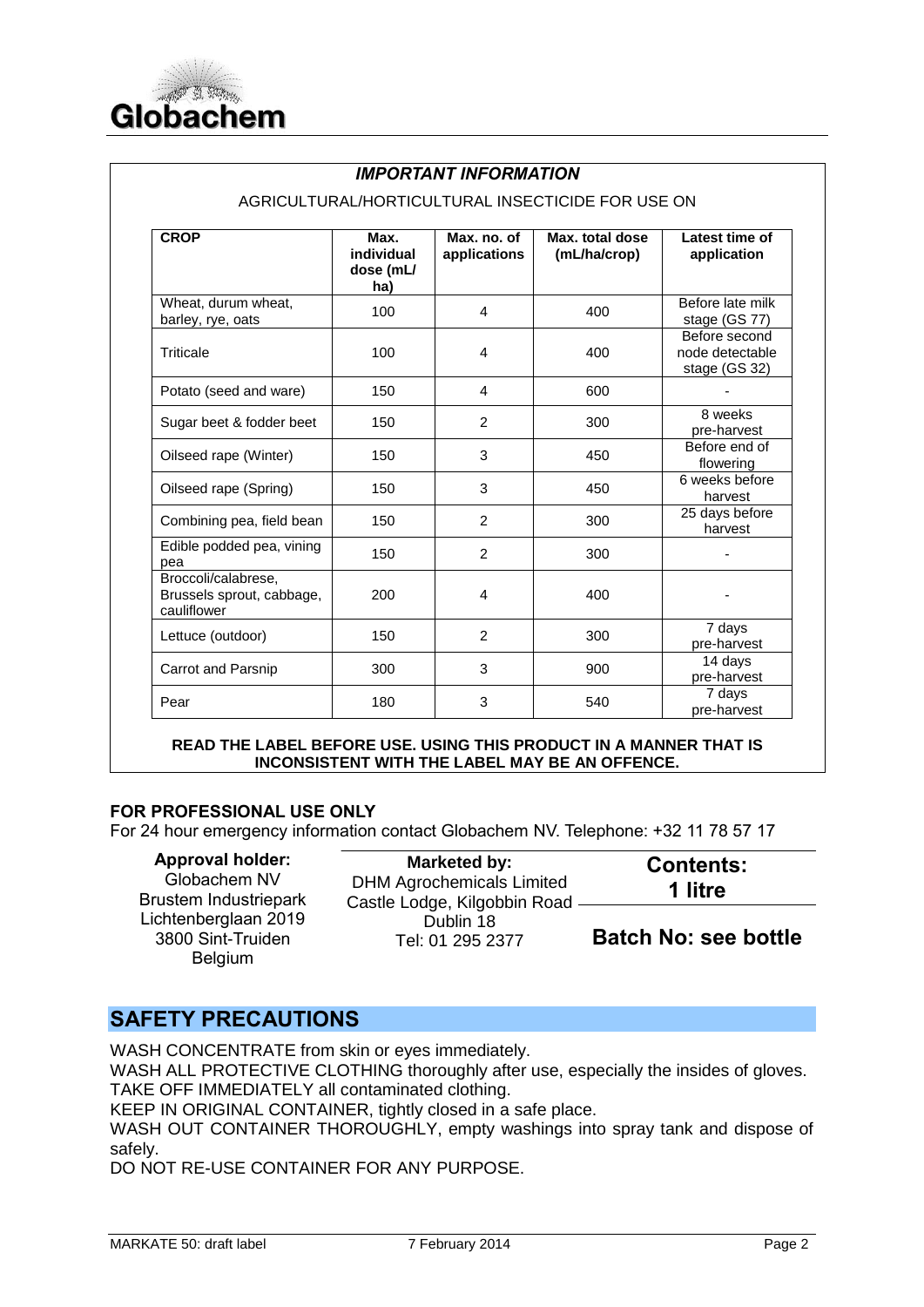

## **DIRECTIONS FOR USE**

IMPORTANT:

DO NOT ALLOW DIRECT SPRAY from horizontal boom sprayers to fall within 5 m of the top of the bank of a static or flowing water body. DO NOT ALLOW DIRECT SPRAY from hand held sprayers to fall within 1m of the top of the bank of a static or flowing water body. Aim spray away from water.

DO NOT ALLOW DIRECT SPRAY from broadcast air-assisted applications to fall within 25 m of the top of the bank of a static or flowing water body, or within 5m of the top of a ditch which is dry at the time of application.

Only apply to crops in flower once bees have finished foraging for the day.

To reduce effects on non-target insects or other arthropods:

For application to arable and vegetable crops using tractor-mounted boom sprayers: The best available application technique, which minimises off-target drift, should be used.

## **CROP SPECIFIC INFORMATION**

#### **WINTER WHEAT, DURUM WHEAT, WINTER BARLEY, RYE, WINTER OATS, TRITICALE**

Application interval: A minimal interval of 14 days must be observed between applications on wheat, barley, rye, oats and triticale.

#### **BARLEY YELLOW DWARF VIRUS (APHID VECTORS)**

Apply 100 mL/ha in 200 litre water per ha

#### *Timing for High Risk (Virus Prone) Areas:*

a) Cereals sown in September: Apply a single MARKATE 50 spray as a routine in the period mid-late October if BYDV is commonly a problem on the farm or in the locality. If aphids can be found in the crop earlier, spray immediately. Further treatments may be required in high risk areas especially during mild winters.

b) Cereals sown from October onwards: Follow recommendations for low risk areas.

#### *Timing for Low Risk Areas:*

A spray should only be applied in the years when the risk of infection is high, based on aphid monitoring and according to specialist advice. When aphids can be found in the crop and/or specialists identify a BYDV risk, spray immediately.

Note: Crops which follow closely a grass ley or weedy stubble, where there is a risk of direct aphid transfer to the crop should be treated as high risk.

#### *Spring use*

In the absence of an earlier application of MARKATE 50, treatment can also be worthwhile if aphids carrying BYDV are present up to GS32.

#### **WINTER AND SPRING WHEAT, DURUM WHEAT, WINTER AND SPRING BARLEY, RYE, WINTER AND SPRING OATS, TRITICALE**

Application interval: A minimal interval of 14 days must be observed between applications on wheat, barley, rye, oats and triticale.

#### **APHIDS ON THE EARS e.g. GRAIN APHID, ROSE-GRAIN APHID (NOT ON TRITICALE)**

Apply 100 mL/ha in 200–300 litre water per ha. (Use sufficient water volume to ensure thorough crop penetration.)

The optimum timing for application is after ear emergence (GS59). The latest time of application is before GS77. Apply according to official thresholds.

Notes: When MARKATE 50 is used for control of aphids on the ear, some reduction of aphids on the flag leaf will occur.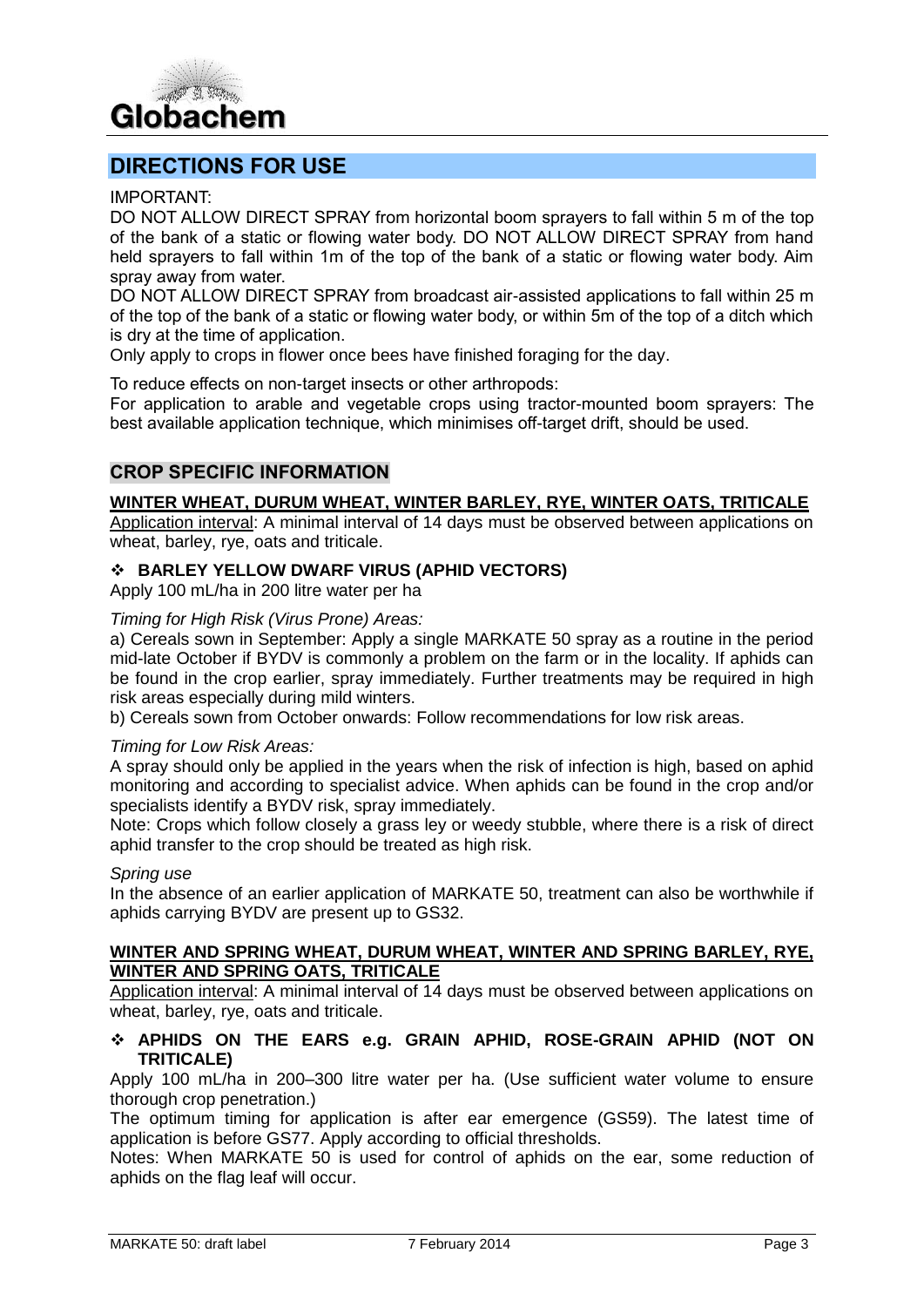

#### **YELLOW CEREAL FLY (***Opomyza florum***)**

Apply 100 mL/ha in 200 litre water at egg hatch, usually from late January onwards depending on the season. Early emerged crops are most at risk.

Sprays applied for the control of BYDV will also give some control of this pest.

#### **WINTER AND SPRING OILSEED RAPE**

Application interval: A minimal interval of 7 days must be observed between applications on combining winter and spring oilseed rape

#### **FLEA BEETLE**

Apply 150 mL/ha in 200 litre water at first signs of attack. Repeat 10–14 days later if necessary.

#### **CABBAGE STEM FLEA BEETLE**

Timing: Apply 100 mL/ha in 200 litres water/ha in the autumn when feeding damage is first seen on young rape plants to control the adults. To control the larvae, spray once larvae can be found in the plants, normally late October/early November. Monitor crops carefully for signs of further larvae infestation and apply a second spray if required. A routine spray in late October/early November can often be justified in known high risk areas. Add a non-ionic surfactant adjuvant that is not an organosilicone in accordance with the manufacturer's instructions.

#### **POLLEN BEETLE**

Apply 150 mL/ha in 200-300 litre water at the green/yellow bud stage according to specialist advice or if official thresholds are reached.

Use sufficient water volume to ensure thorough crop penetration.

For information on the potential development and management of pyrethroid resistance in pollen beetle please consult the latest IRAG and HGCA guidance.

#### **SEED WEEVIL AND POD MIDGE**

Apply 150 mL/ha in 200-300 litre water during the flowering period when seed weevil numbers reach the threshold for spraying. Use sufficient water volume to ensure thorough crop penetration

Best results are normally achieved when application coincides with the onset of peak adult activity. This often occurs between the 20% pod set stage and the end of flowering on the main raceme (i.e. 75% petal fall across the entire crop). Avoid spraying in the heat of the day when bees are particularly active.

For spring sown varieties apply at green to yellow bud stage if seed weevils are present at threshold levels. Repeat application during flowering if the attack is prolonged.

The latest time of application to winter oilseed rape is the end of flowering and the latest time for spring oilseed rape is six weeks before harvest.

#### **APHIDS**

Timing: Apply 150 mL/ha in in 200 litre water/ha as soon as aphids can be found in the crop. A second spray may be needed 3–5 weeks later if aphids continue to migrate into the crop. Applications made late in the autumn, i.e. from November onwards, may be less effective in controlling the virus if aphid migration and virus transmission had begun several weeks earlier. Add a non-ionic surfactant adjuvant that is not an organosilicone in accordance with the manufacturer's instructions.

MARKTE 50 applied to control aphid vectors of Beet Western Yellow Virus will reduce the level of virus in the crop and will also provide good control of Cabbage Stem Flea Beetle adults and larvae depending on their incidence and the period of egg hatch.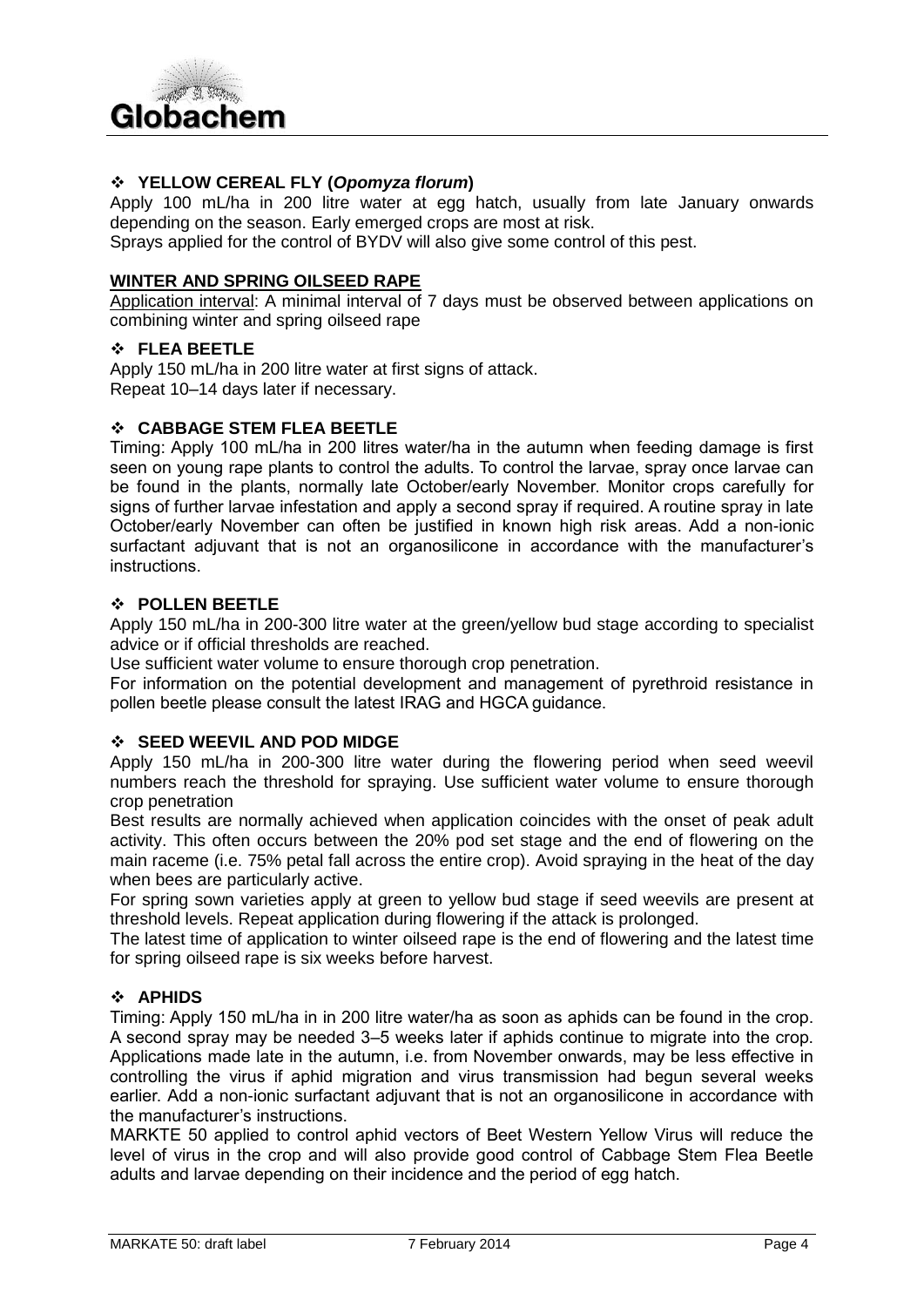

## **WINTER AND SPRING FIELD BEANS: PEA AND BEAN WEEVIL**

Application interval: A minimal interval of 7 days must be observed between applications on field bean.

For the reduction of leaf notching/feeding damage, apply 150 mL/ha in 200–300 L/ha if there is a risk of severe damage by adult weevils to the growing points of the crop in the early stages of growth. Use sufficient water volume to ensure thorough crop penetration.

Under high pest pressure a repeat application may be required 2–3 weeks after the initial application. Where there is a history of severe weevil damage, a first application made at the first signs of adult attack (leaf notching) may be beneficial in some situations.

#### **POTATOES: APHIDS**

Application interval: A minimal interval of 7 days must be observed between applications on potatoes.

Apply 150 mL/ha in at least 400 L water: use sufficient water volume to ensure thorough crop penetration. MARKATE 50 can also provide incidental control of other pests e.g. cutworms if the timing coincides with that for aphid control.

*Seed crops:* In these crops minimising the spread of viruses e.g. potato virus Y (PVY) is usually the prime consideration. *Myzus persicae* is the main vector of virus diseases in potatoes. To discourage aphid feeding (so as to minimise virus transmission) and to control aphids already in the crop use MARKATE 50 in mixture with either pymetrozine or pirimicarb. Observe any label restrictions on the partner product.

Where it is suspected that forms of *Myzus persicae* tolerant to pirimicarb are present a mixture with pymetrozine is likely to provide the best control.

*Ware crops:* Use MARKATE 50 for the control of *Macrosiphum euphorbiae* and other aphid pests. Where resistant forms of *Myzus persicae* are present or suspected MARKATE 50 should not be used.

#### **SUGAR BEET AND FODDER BEET**

Application interval: A minimal interval of 7 days must be observed between applications on sugar beet and fodder beet.

#### **FLEA BEETLE**

Apply 150 mL/ha in 200 litre water as soon as adult feeding damage is seen. Repeat if necessary.

#### **BEET LEAF MINER (MANGOLD FLY)**

Apply 150 mL/ha in 200 litre water at egg hatch or according to specialist advice. Repeat if necessary.

#### **CUTWORM**

Apply 150 mL/ha in 400-1000 litre water, according to specialist advice at egg hatch and repeat 10–14 days later. Use sufficient water volume to ensure thorough crop penetration. The latest time of application is eight weeks before harvest.

Note on aphid control: If peach-potato aphid (*M. persicae*) or black bean aphid (*Aphis fabae*) is present in the crop at the time of an application to control flea beetle, leaf miner or cutworm use a tank mix with pirimicarb (50% basis) at 280 g/ha.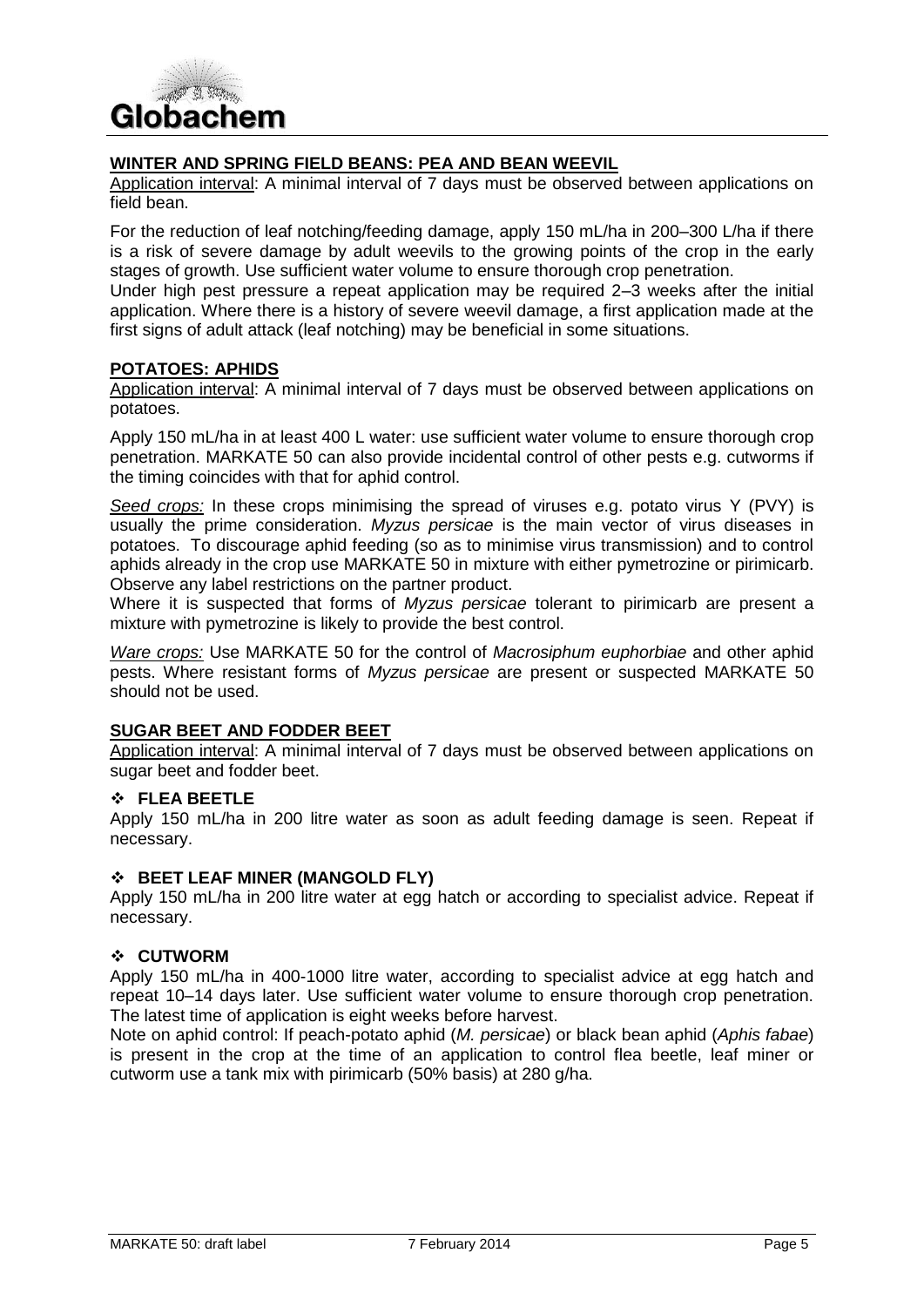

#### **PEAS (combining pea, vining pea, edible podded pea)**

Application interval: A minimal interval of 7 days must be observed between applications on combining pea, vining pea and edible podded pea.

#### **PEA & BEAN WEEVIL**

For the reduction of leaf notching/feeding damage, apply 150 mL/ha in 200 litre water if there is a risk of severe damage by adult weevils to the growing points of the crop in the early stages of growth. Under high pest pressure a repeat application may be required 2–3 weeks after the initial application.

Where there is a history of severe weevil damage, a first application made at the first signs of adult attack (leaf notching) may be beneficial in some situations.

#### **PEA MOTH**

Application dose: 100 mL/ha in 300–600 litre water, use sufficient water volume to ensure thorough crop penetration.

*Combining Peas:* Apply to flowering crops according to official advice or as indicated by pheromone traps. Spray later crops as soon as they are in full flower. Apply a second treatment 10–14 days after the first.

*Edible podded and vining Peas:* Crops which are in full flower should be treated with a single spray at the calculated date.

#### **PEA APHID**

Apply to flowering crops at 200 mL/ha (see notes below) in 300–600 litre water according to specialist advice or when thresholds are reached. Repeat if necessary. Inspect the crop carefully, especially during the early stages of flowering. Use sufficient water volume to ensure thorough crop penetration.

Notes: MARKATE 50 will provide effective control of early aphid infestations of pea aphid which are confined to the terminal growing points of the crop and are exposed to spray droplets. For established aphid infestations on the growing points and for aphid infestations which are sheltered within the crop canopy apply MARKATE 50 in tank mixture with pirimicarb.

Where aphids are the only pest present and are well established throughout a crop canopy which is dense it is preferable to apply pirimicarb (50% basis) alone at 280 g/ha.

#### **PEA MIDGE**

Timing: Apply at 150 mL/ha 200-400 litre water within 3–5 days of the first adult midges being found in the crop. Use sufficient water volume to ensure thorough crop penetration. Repeat 7–10 days later if midge activity continues. Sprays can be delayed if the weather is not suitable for midge activity or if the crop is not at a susceptible growth stage.

Note: Consult a crop specialist for advice on application timing and information on midge activity in your area.

#### **PEARS: PEAR SUCKER**

Application interval: A minimal interval of 14 days must be observed between applications on pear.

Apply 180 mL/ha in 200–2000 litres water (use sufficient water volume to ensure thorough crop penetration). Apply when first sucker eggs are being laid, usually in late February/early March. Should sucker build up in the summer in the absence of predators, apply MARKATE 50 at the same rate and repeat after 2–3 weeks if necessary.

Resistance: Pear Suckers resistant to one or more groups of insecticides are widespread. Where strains resistant to products containing pyrethroid insecticide occur, MARKATE 50 is unlikely to give satisfactory control of this pest.

Where repeat treatment is necessary use different active ingredients.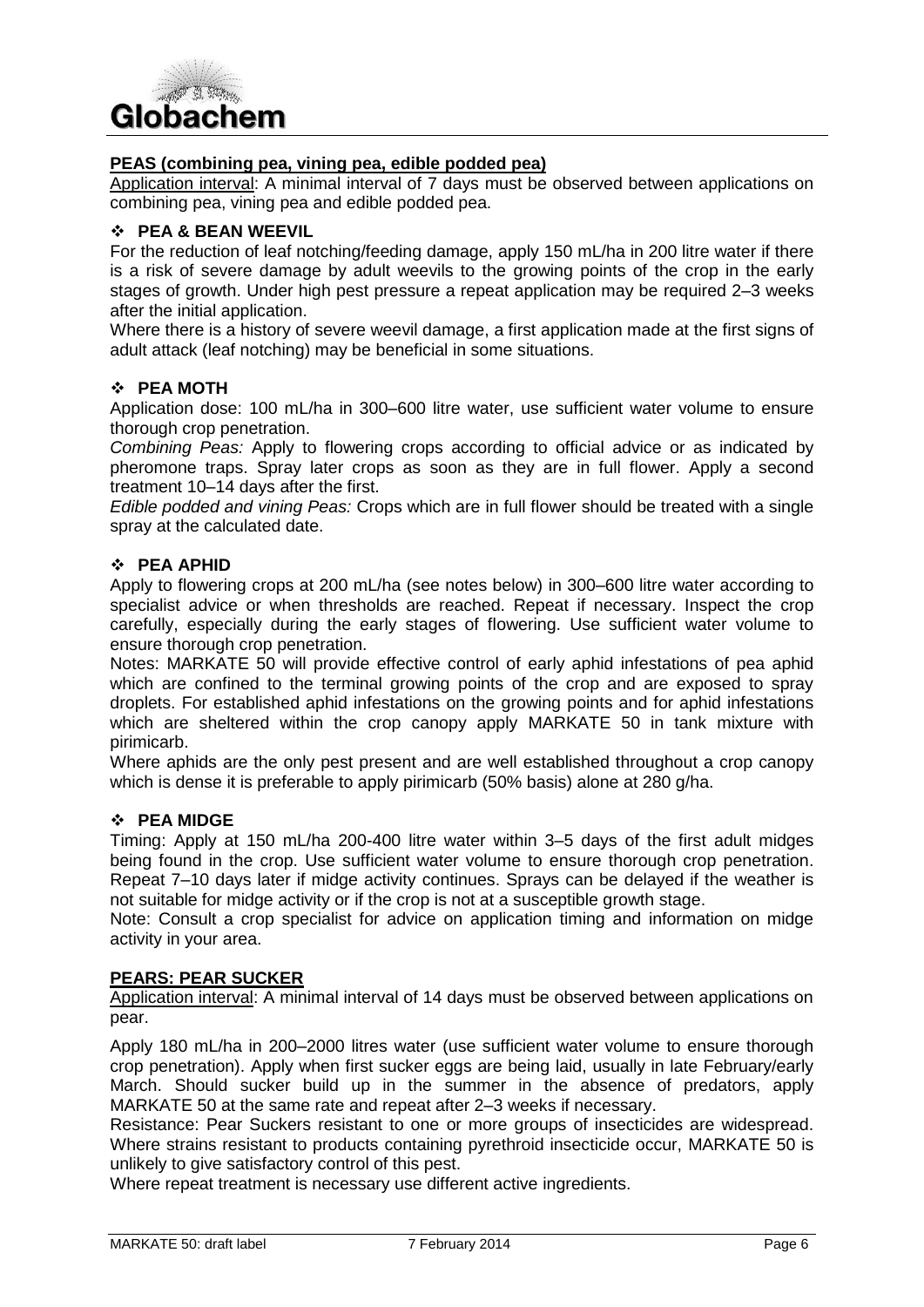

#### **LETTUCE: CUTWORM**

Application interval: A minimal interval of 7 days must be observed between applications on lettuce.

Apply 150 mL/ha in 400–1000 litre water at egg hatch or according to specialist advice and repeat 10–14 days later. Use sufficient water volume to ensure thorough crop penetration.

#### **BROCCOLI/CALABRESE, BRUSSELS SPROUT, CABBAGE, CAULIFLOWER**

Application interval: A minimal interval of 10 days must be observed between applications on broccoli/calabrese, Brussels sprout, cabbage and cauliflower.

#### **CATERPILLARS**

Timing: Apply 100 mL/ha in 300-600 litres water/ha at first sign of attack. Use sufficient water volume to ensure thorough crop penetration. Consider applying to Brussels Sprouts through a drop-leg sprayer. Repeat if necessary. Add a non-ionic surfactant adjuvant that is not an organosilicone in accordance with the manufacturer's instructions.

#### **WHITEFLY**

Timing: Apply 200 mL/ha in 300-600 litres water/ha at first sing of attack. Use sufficient water volume to ensure thorough crop penetration. Consider applying to Brussels Sprouts through a drop-leg sprayer. Repeat 10-14 days later if necessary. Add a non-ionic surfactant adjuvant that is not an organosilicone in accordance with the manufacturer's instructions.

**Note on aphid control:** If the Peach Potato Aphid (*M. persicae*) is present in the crop at the time of an application to control caterpillars or whitefly use a tank mix with a product based on primicarb at a concentration of 140 g a.i./ha.

#### **CARROT AND PARSNIP**

Application interval: A minimal interval of 7 days must be observed between applications on field carrot and parsnip.

#### **CUTWORM**

Timing: Apply 150 mL/ha in 400-1000 litres waters/ha at egg hatch or according to specialist advice and repeat 10–14 days later. Use sufficient water volume to ensure thorough crop penetration.

#### **CARROT FLY (***Psila rosae***)**

For useful levels of control of damage to roots caused by second generation.

Timing: MARKATE 50 is active against adult flies, but not larvae in the soil or carrot root. The first application of MARKATE 50 should be applied one week before the forecast of 10% (first) egg-laying.

Contact your specialist advisor for details. Subsequent applications should be made at 12–14 day intervals until the risk from carrot fly has passed. Maintain a regular programme of sprays to reduce the incidence of egg laying as far as possible. The optimum time for application is 4–6 pm on warm days.

MARKATE 50 should be applied at 300 mL/ha using 300-600 litres water/ha. The maximum total dose is 900 mL product/ha crop. Apply as a medium to fine spray to achieve good coverage of the foliage.